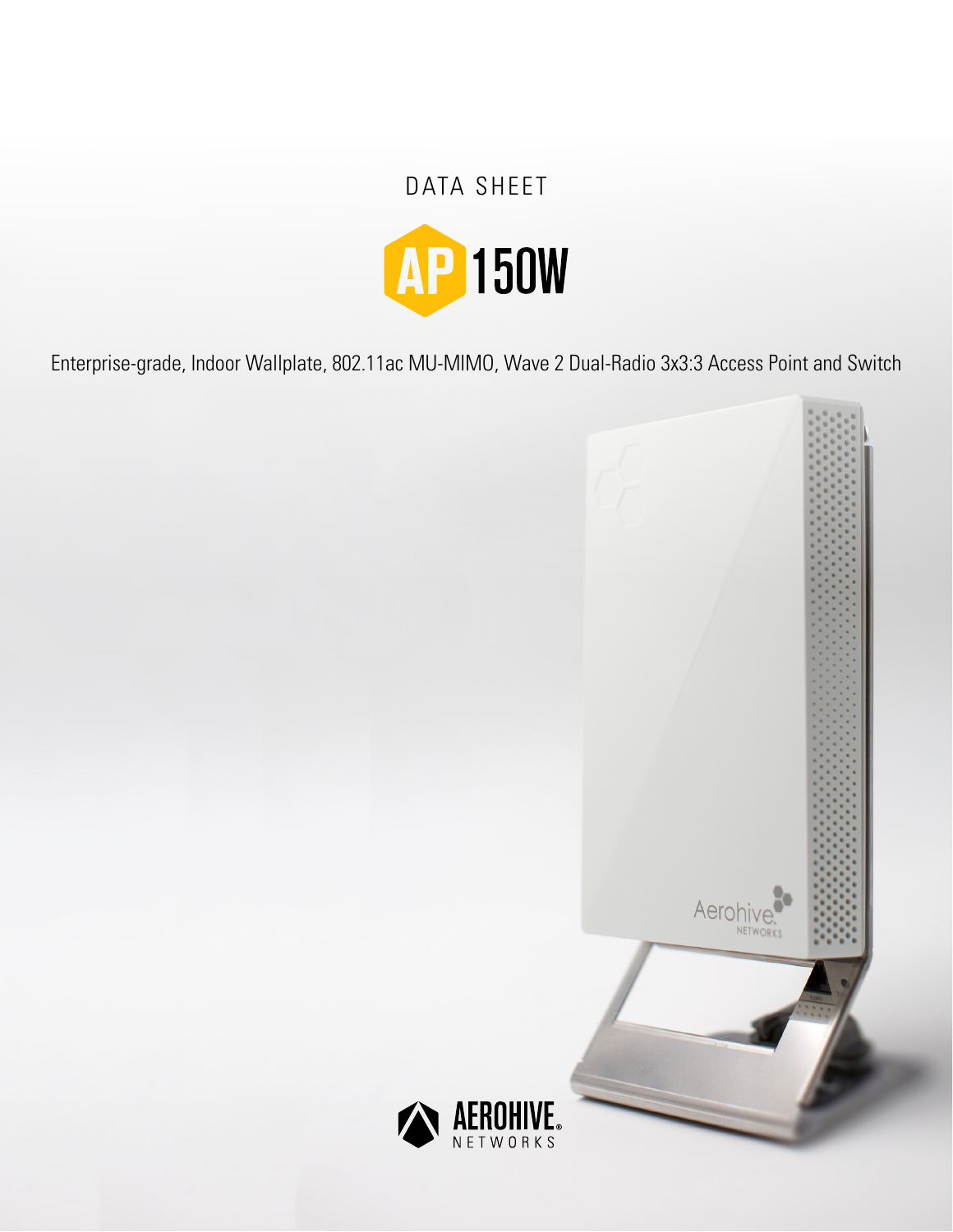

# **AP150W transforms any existing Ethernet jack into a versatile and compact cloud-managed AP and Switch for connectivity ideal for hospitality, cruise ships, residential halls, or other multi-dwelling-unit deployments.**

The **AP150W** is the industry's only wallplate 3x3:3 802.11ac Wave 2 Wi-Fi Access Point and wired Switch managed by Aerohive's next-generation HiveManager management system. It delivers high performance wireless access, with aggregate rates of up to 1.6 Gbps, integrated Bluetooth Low Energy and ZigBee for IoT connectivity, and 4 Gigabit Ethernet ports that can power digital phones, IoT sensors, or cameras.

The AP150W benefits from an AI-driven Wi-Fi architecture capable of self-organizing, self-learning, self-healing and self-optimizing in the most challenging environments. Cooperative Control eliminates single points of failure and bottlenecks, delivering bulletproof stability and unbridled performance, perfectly complimenting the unrivalled capabilities of HiveOS - a stateful L2-L7 DPI firewall for context-based access security, advanced and customizable QoS for traffic optimization, intelligent meshing algorithms, Private Pre-Shared Key (PPSK) and much more.

All Aerohive APs can be centrally managed using Aerohive's out-of-band cloud network management system - *HiveManager*. HiveManager is an industry-leading and visionary approach to cloud-managed networking, built from the ground up to take full advantage of the SD-LAN and SD-WAN solution from Aerohive. Working in tandem with Aerohive's cutting-edge HiveOS, HiveManager leverages state-of-the-art cloud technology. Benefit from unified, full-stack management of Wi-Fi, switching and routing, centralized monitoring and configuration, real-time and historical reporting, simplified troubleshooting, integrated RF planner tools and much more.

HiveManager is available in two editions: *Connect* and *Select*. The Connect solution is bundled with Aerohive access points and switches and is free for the lifetime of the device. Connect is the perfect solution for those looking to provide robust, yet enterprise-grade connectivity, without having to invest in the full suite of management features. The optional upgrade to Select unlocks a slew of advanced features and capabilities that enhance network management, security and visibility.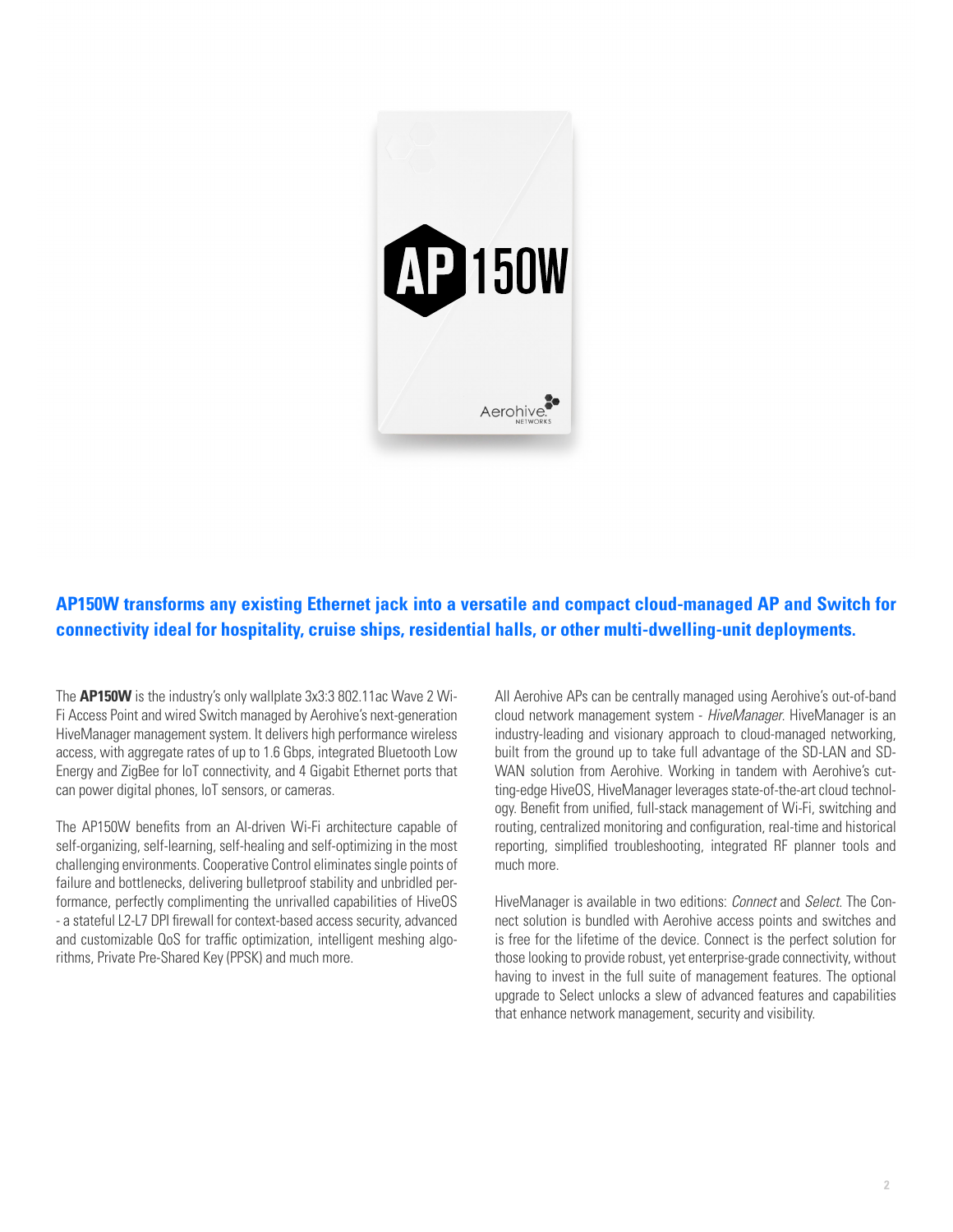#### **Radio Specifications**

#### **802.11a**

- 5.150–5.850 GHz Operating Frequency
- Orthogonal Frequency Division Multiplexing (OFDM Modulation)
- Rates (Mbps): 54, 48, 36, 24, 18, 12, 9, 6 w/ auto fallback

#### **802.11b**

- 2.4–2.5 GHz Operating Frequency
- Direct-Sequence Spread-Spectrum (DSSS) Modulation
- Rates (Mbps): 11, 5.5, 2, 1 w/auto fallback

#### **802.11g**

- 2.4–2.5 GHz Operating Frequency
- Orthogonal Frequency Division Multiplexing (OFDM) Modulation
- 20 dBm (100 mW) Transmit Power
- Rates (Mbps): 54, 48, 36, 24, 18, 12, 9, 6 w/ auto fallback

#### **802.11n**

- 2.4–2.5 GHz & 5.150–5.850 GHz Operating Frequency
- 802.11n Modulation
- 2.4 GHz: Rates (Mbps): MCS0 MCS15 (6.5Mbps 300Mbps)
- 5 GHz: Rates (Mbps): MCS0 MCS15 (6.5Mbps 450Mbps)
- 3x3 Multiple-In, Multiple-Out (MIMO) Radio for 5 GHz
- 2x2 Multiple-In, Multiple-Out (MIMO) Radio for 2.4 GHz
- HT20 High-Throughput (HT) Support for both 2.4 GHz and 5 GHz
- HT40 High-Throughput (HT) Support for 5 GHz

#### **802.11ac**

- 5.150–5.850 GHz Operating Frequency
- 802.11ac Modulation (256-QAM)
- $\bullet$  Rates (Mbps): MCS0-MCS9 (6.5Mbps 1300 Mbps), NSS = 1-3
- 3x3:3 Stream Multiple-In, Multiple-Out (MIMO) Radio
- VHT20/VHT40/VHT80 support
- TxBF ( Transmit Beamforming)

#### **Power Consumption**

- 802.3af Input: Typical 11.3W, Max 12.4W
- 802.3at Input: Typical 23.6W, Max 24.9W *(with 12W PoE Output Load)*
- 48VDC Input: Typical 26.9W, Max 28.2W *(with 15.4W PoE Output Load)*

#### **Power Options**

- IEEE 802.3af / 802.3at (PoE/PoE+)
	- With IEEE 802.3af PoE power, AP150W will power up and the Wi-Fi and Ethernet ports will operate in its full capacity. In this scenario, PoE budget on the down link port is not supported
	- With IEEE 802.3at PoE power, AP150W will power up and the Wi-Fi and Ethernet ports will operate in its full capacity. In this scenario, the available PoE budget on the downlink port is 12W.
- Power supply 48VDC, 0.75A *(sold as an accessory)*
	- With 48VDC input, AP150W will power up and the Wi-Fi and Ethernet ports will operate in its full capacity. In this scenario, the available PoE budget on the downlink port is 15.4W

#### **Physical**

- WxDxH: 4.2" x 1.1" x 6.9" (105.9mm x 29.2mm x 175mm)
- Weight: 0.86 lb / (0.39 kg)
- Wallplate Bracket Weight: 0.26 lb (0.1 kg)

#### **Antennas**

- 2x Integrated single band, 2.4-2.5 GHz Omnidirectional antennas
- 3 x Integrated single band, 5.1-5.8 GHz Omnidirectional antennas
- 1 x BLE internal antenna
- 1 x ZigBee internal antenna

#### **Mounting**

- Wallplate *(included with the AP)*
- Desk mount *(sold as an accessory)*
- TPM chip for added security

#### **Environmental**

- Operating: 0 to +40°C, Storage: -40 to +70°C
- Humidity: 95%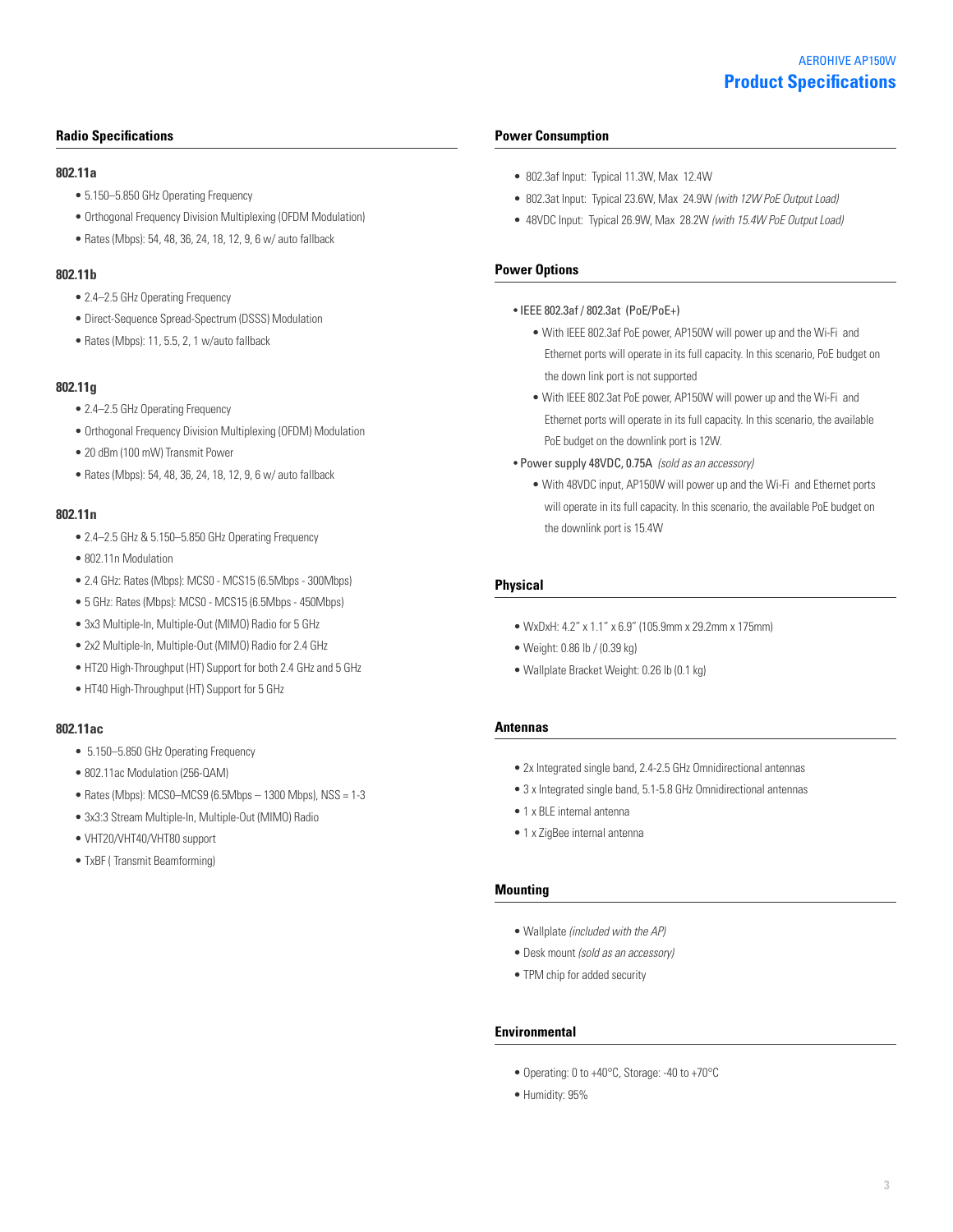#### **Power - 2.4 GHz**

| <b>CHANNEL</b>  | <b>DATA RATE</b> | <b>POWER (DBM)</b> |
|-----------------|------------------|--------------------|
| 11 b            | 1 - 11 Mbps      | 16                 |
| 11g             | 6 Mbps           | 16                 |
|                 | 54 Mbps          | 15                 |
| <b>11n HT20</b> | MCS0, 8, 16      | 14                 |
|                 | MCS7, 15, 23     | 14                 |

#### **Receive Sensitivity - 2.4 GHz**

| <b>CHANNEL</b>  | <b>DATA RATE</b> | <b>POWER (DBM)</b> |
|-----------------|------------------|--------------------|
| 11 <sub>b</sub> | 1 Mbps           | 15                 |
|                 | 11 Mbps          | 15                 |
|                 | 6 Mbps           | 15                 |
| 11g             | 54 Mbps          | 14                 |
| <b>11n HT20</b> | <b>MCSO, 8</b>   | 15                 |

### **Power - 5 GHz**

| <b>CHANNEL</b>  | <b>DATA RATE</b> | <b>POWER (DBM)</b> |
|-----------------|------------------|--------------------|
| 11 <sub>b</sub> | 1 Mbps           | 15                 |
|                 | 11 Mbps          | 15                 |
| 11g             | 6 Mbps           | 15                 |
|                 | 54 Mbps          | 14                 |

## **Receive Sensitivity - 5 GHz**

| <b>CHANNEL</b>    | <b>DATA RATE</b> | <b>SENSITIVITY</b> |
|-------------------|------------------|--------------------|
| 11a               | 6 Mbps           | $-95$              |
|                   | 54 Mbps          | $-74$              |
| <b>11ac VH20</b>  | MCS <sub>0</sub> | $-94$              |
|                   | MCS8             | $-70$              |
| <b>11ac VHT40</b> | MCS <sub>0</sub> | $-91$              |
|                   | MCS8             | $-66$              |
| 11ac VHT80        | MCS <sub>0</sub> | $-85$              |
|                   | MCS8             | $-62$              |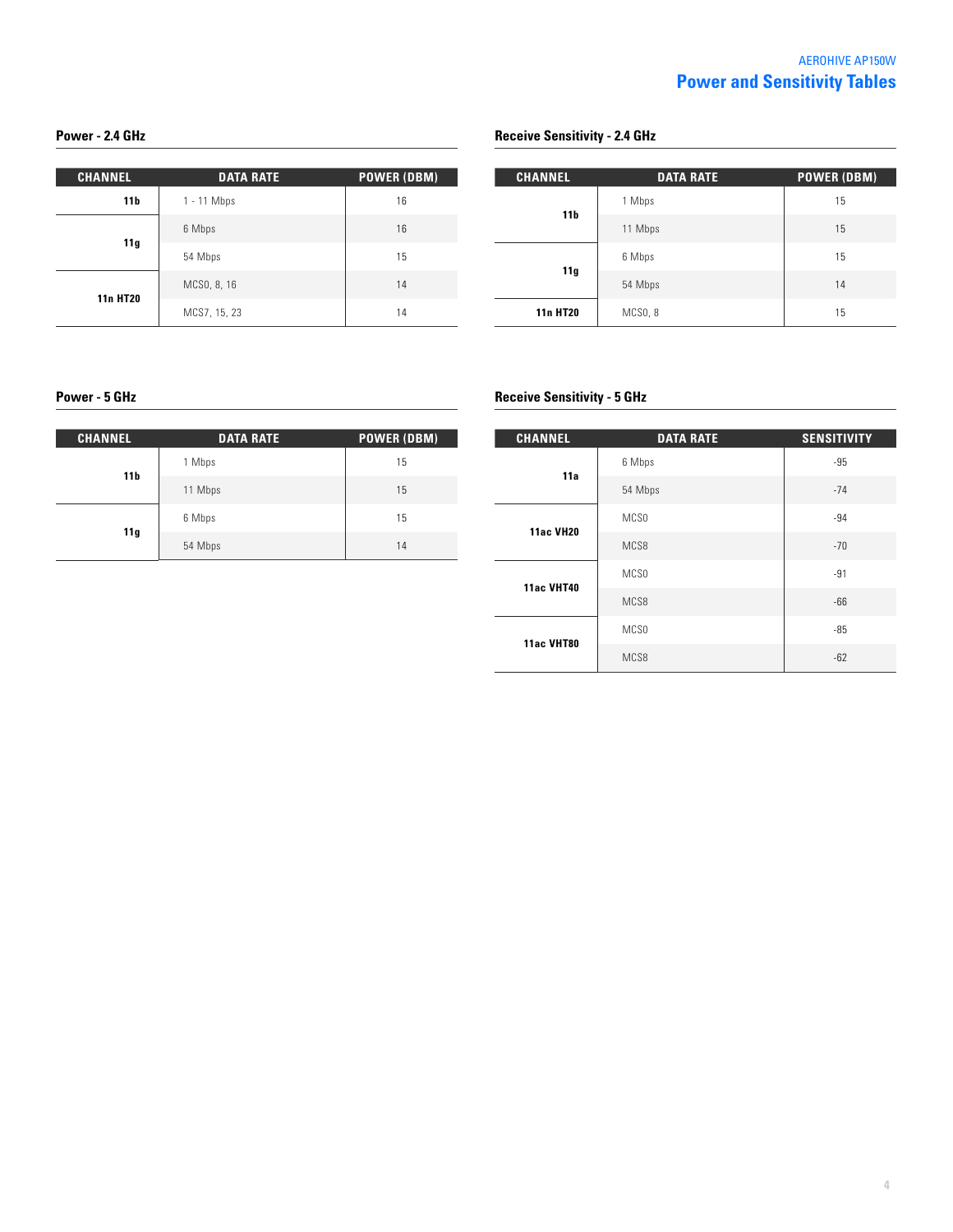## **Radiation Patterns – Azimuth & Elevation** AEROHIVE AP150W





**Azimuth - 5 GHz**



**Elevation - 5 GHz**

**Elevation - 2.4 GHz**